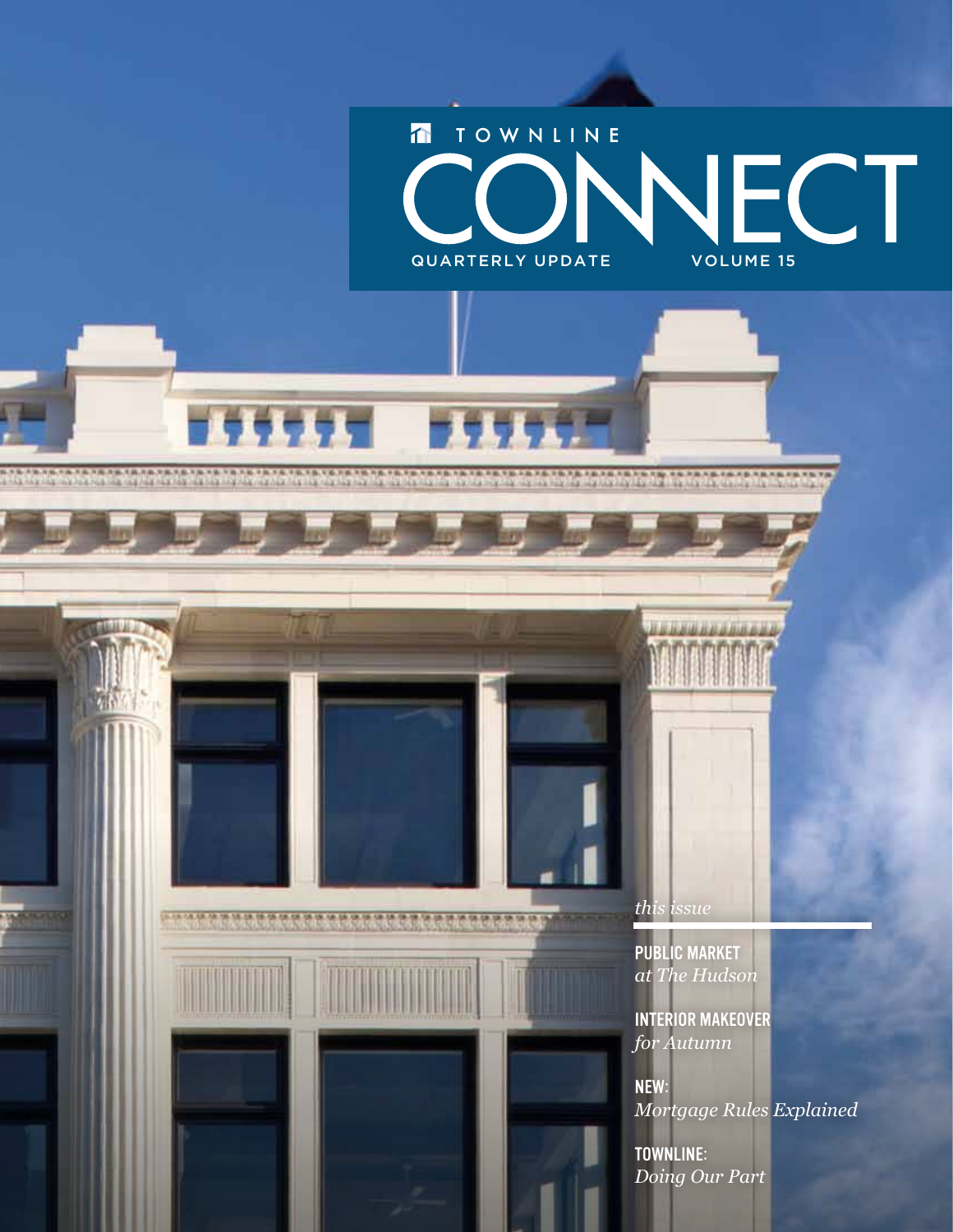For years Victoria Downtown Public Market Society has been lobbying to get back into the downtown area in a space they could call a permanent home. Now a partnership with Townline will hopefully give them just that: a year-round location as The Hudson Public Market. The Society is working towards securing 60% of the space with permanent vendors, and hopes to open the Hudson Public Market next spring, making the Hudson District a true neighbourhood destination. With an ever-growing focus on eating local, the timing couldn't be better, and consumers are looking forward to the opportunity to fill their baskets with products of the island's fields, orchards, and waters. The bustling market will animate this neighbourhood and draw food-focussed shoppers from throughout the city.

#### PENTHOUSE PRIZE

## the hudson  $distric$ **NEW ROOM IS QUICKLY BECOMING DOWNTOWN VICTORIA'S NEW HUB—THE GO-TO NEIGHBOURHOOD FOR EVERYTHING ON YOUR TO-DO LIST. WITH A** *VICTORIA'S*

The Hudson was honoured to have been chosen as one of the BC Children's Hospital Dream Lottery grand prizes this year. An extremely lucky winner could choose to call one of our penthouses home: a luxurious new 2-level loft style home sitting atop a gracious heritage building, with modern interiors, in the heart of downtown Victoria's energetic new neighbourhood. And as if the elegantly furnished penthouse wasn't exciting enough, the prize package also includes a new BMW Cabriolet, a new Mini Cooper, a trip for two to London, and over \$1 million in tax-free cash. You have until October 11 to purchase your ticket; prizes will be drawn October 31 2012.

The Hudson's penthouse and two-bedroom display home can be viewed at 602–770 Fisgard Street. Call 250.388.0018 or info@hudsonliving.ca for more information. Virtual tours can also be seen online at www.hudsonliving.ca.



go-to neighbourhood for e verything on your to-do list. With a di verse mix of local businesses now at your ser vice, you can relax COMPLETELY AT HUDSON YOGA AND THEN GET CAFFEINATED UP AGAIN AT 2% JAZZ Coffee Shop. Experience the bliss of stone therapy massage at Designhouse Salon, and tuck into some southern-style bar-be-cue at Smoken Bones. But there's one new tenant that has Victoria especially excited.

#### PUBLIC MARKET AT THE HUDSON

This Page: 2% Jazz Coffee Shop at *The Hudson.*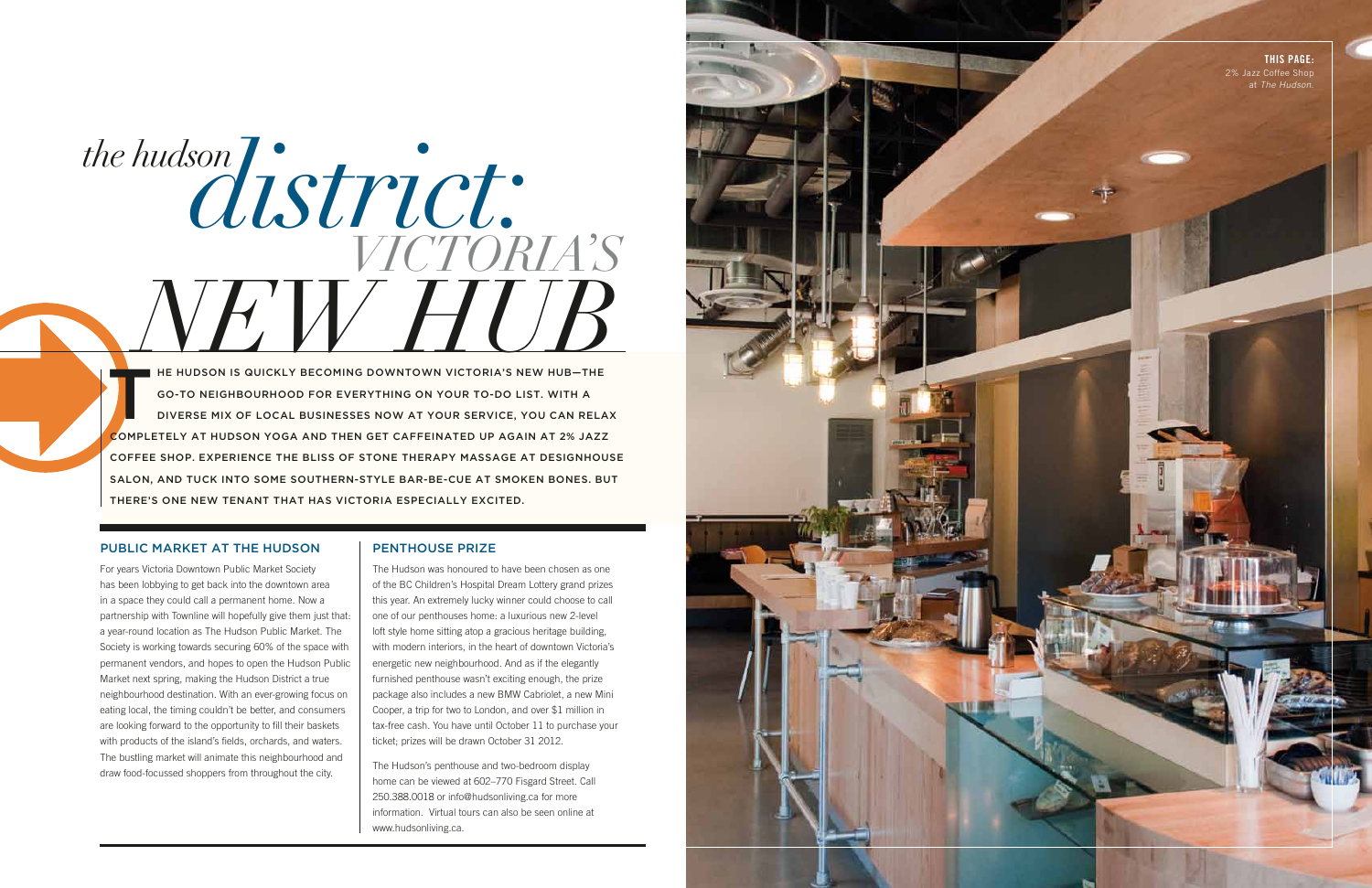#### *Forest Inspired Living*

The Grove promises more of what homeowners are finding so special about Clayton Rise. Officially part of the City of Surrey's extensive greenway network, The Grove also has some of the Lower Mainland's most desirable amenities (like a floor hockey court and theatre room) right on site—and it shares the heated outdoor pool and other features at Clayton Rise, just across the street. What's more, the location makes it a breeze for commuters to access the major arteries that are nearby but cannot be seen or heard.



Soon there will be 141 forest-inspired homes at The Grove: 2-, 3- and 4-bedroom parkhomes for families who crave the woodsy life.

Register at www.thegroveatclayton.com for more information, or phone 604-533-6968.

I Rise's woodsy new neighbour, designed around a grove of trees. Register online at www.thegroveatclayton.com for vip access to our full website. there, you can view the neighbourhood photography that highlights the beauty of the surrounding natural parks, a few of the retail neighbours, and The Grove's enviable location on the City of Surrey's greenway system.



#### *Going, going …*

Clayton Rise's townhomes are over 80% sold out, but a few 2- and 3-bedroom homes remain, priced from \$276,900, and ready for you to move in this fall; you could spend Thanksgiving at Clayton Rise. There are also duplexes from \$419,900.

More information at www.claytonrise.com, or phone 778-278-0030.



THIS NOTE FROM A this note from an enthusiastic new Clayton Rise resident we had to SHARE IT. YOU'LL UNDERSTAND WHY:

# *at clayton rise*



*"My Sister Sarah and I moved into our very roomy Clayton Rise townhouse in the spring. We were looking for space and value in an upbeat and growing community. Clayton Heights has brought all of this and more.*

*Both Sarah and I are very active people, and here everyone is outdoors all the time, riding bikes, roller blading, jogging, or doing yoga in the park. There is no comparison to the breathtaking views of Mount Baker or the colourful sunrises.* 

*Being right on the border of Langley and Surrey, we are able to enjoy the benefits of both communities, as well as shopping and entertainment within walking distance. There really is something for everyone in Clayton Heights."* 

-Shannon Cupskey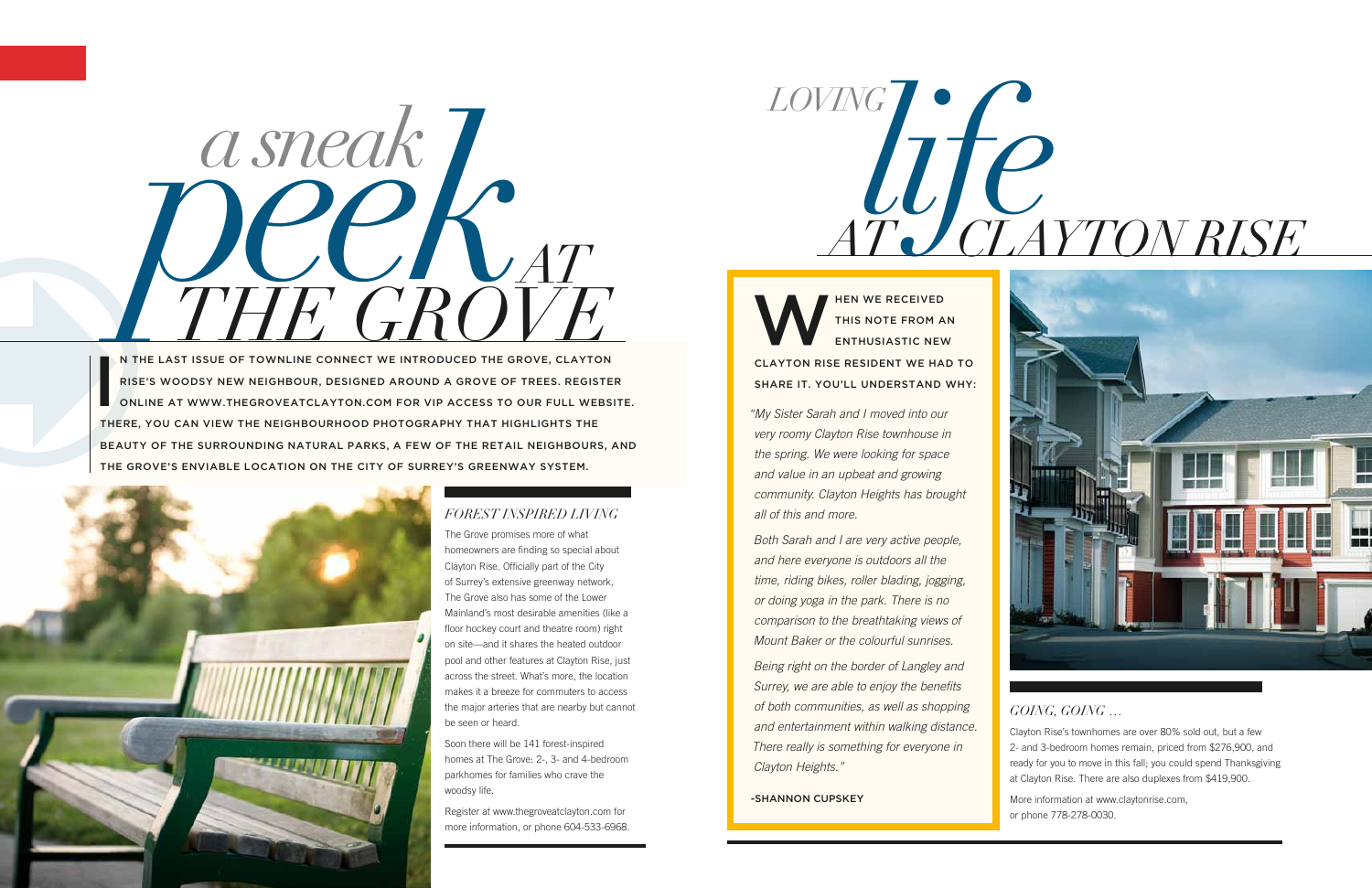#### Professional Design Tips for a Seasonal Update

As you find yourself reaching for woolly sweaters and richly-coloured scarves, think about a fall makeover for your home. Scott Trepp, of Trepp Design Inc., is the designer responsible for 999 Seymour's brilliant interiors, and he's shared a few simple ways to crank up the cozy atmosphere without spending a fortune.

#### One: Change the Palette

When the bright whites and intense colours of summer go into storage, you replace them with warmer accessories. Switch out your summery accessories, like throws, cushions, and rugs, for others in the richer, deeper colours of autumn that make us feel homey. "It can be as simple as changing an area rug," Scott says. "That can change your entire room."

Look to your florist or garden centre for inspiration, too. "We're fans of fresh flowers all year-round," he adds. "In summer, you might go for frilly white flowers and bright colours. When fall comes we look more to plantings, like succulents."

**HE GROUND HAS BROKEN AT 999 SEYMOUR, AND DESPITE A FLURRY OF PURCHASING** activity, a few homes remain, starting at \$327,400. Check out the floorplans—and the many innovative design features that make these apartment homes so widely loved—at www.999seymour.com, or call 604-879-9996, or email info@999seymour.com.

#### Two: Change the Lighting

Autumn's light is muted—especially here on the frequently grey-skied coast—and the rich colours of your rooms will be complemented by soft, ambient lighting. Candlelight and table lamps will create a comfortable nest and a mood that's right for spending our days and evenings indoors with books and TV.

#### Three: Change the Texture

Textiles should have a different texture at this time of year. That crisp white duvet cover that looked so fabulous all spring and summer can be replaced with a cream cable-knit blanket. Heavier window coverings, flannel cushions, accents of burlap, suede, wool, and shearling will all make a room feel warmer in the cool, dark season.



*999 broken*  $G$ *seymour:*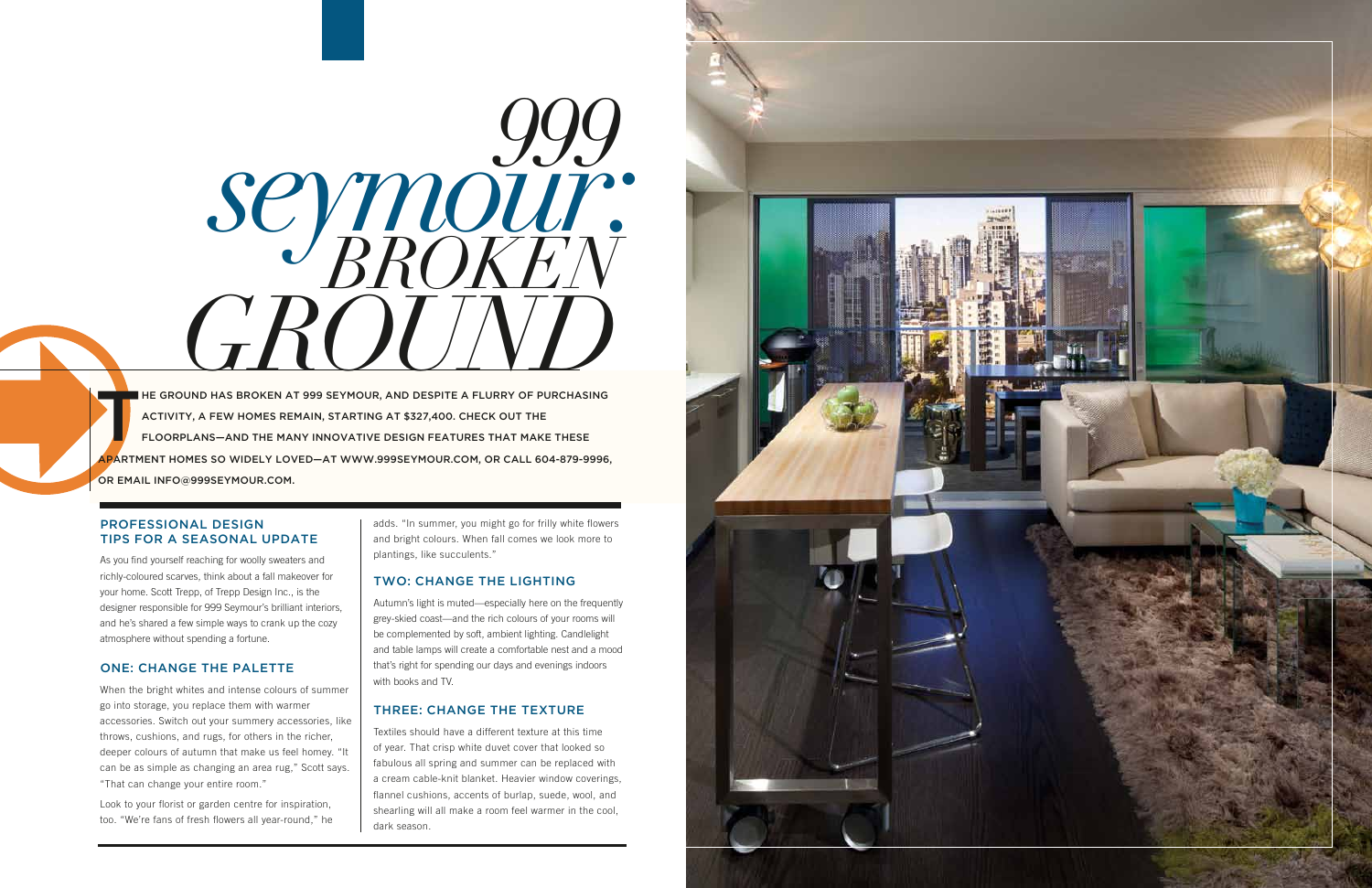#### *Shorter Amortization Means Mortgage-Free Sooner*

Under the new regulations, buyers putting less than 20% down must amortize over 25 years instead of 30—but your mortgage is paid off sooner. Monthly payments will be a bit higher, but probably not as high as you'd think. "Looking at an average Clayton Rise home price of \$300,000 at current interest rates, for most people amortizing over 25 years instead of 30 works out only to an additional \$156/month," says Lori. "And it won't affect your purchasing power by more than \$30,000."

#### *Tighter Refinancing Laws Reign in Debt*

Under the old system, you could borrow up to 85% of the value of your home and use that to invest in a second property, take a holiday, etc. Now that limit has been reduced to 80%, a precaution that Lori thinks is good for most consumers—and generally safer for our economy.



"It doesn't make it more difficult to own homes, it just makes it more difficult to accrue too much debt."

#### *Less of Your Income Allowed for Mortgage Payment*

When considering how much mortgage to approve you for, lending institutions look at the Gross Debt Service (GDS) ratio (the percentage of your income that can go towards housing expenses: mortgage payments, heat, property taxes, etc.) and your Total Debt Service (TDS) ratio (housing expenses plus whatever debts show up on your credit report).

O THE AVERAGE HOMEBUYER, LITTLE HAS CHANGED. THE NEW MORTGAGE RULES are in place to protect consumers, explains independent mortgage expert Lori Watson of dominion lending centres.

### *the mortgage rules NEW TOWNLINE: doing*<br>*RTCACE RULES*

Those limits used to be 44% GDS and 44% TDS, which didn't leave much income for savings, emergencies, etc. Now GDS is a reasonable 39%, while TDS remains at 44%. "The effect on home-buyers is not that significant," says Lori. "Most clients are nowhere near their maximum TDS ratio."

#### *Ask an Expert*

Professional advice can make a huge difference to the purchasing power of a first-time buyer. "Work with someone who understands the changes—how they'll affect you today and what it will mean in the future, when it's time to renew," Lori recommends. "Meet with someone who can ensure your goals are met." There are still creative solutions to home ownership, and a good mortgage broker can look at numerous ways to massage your financing. "It only takes 15 minutes to have a conversation about how we might work together."

Lori can be reached at at 604.562.7283, or at lwatson@mymortgagespecialist.ca.

#### *New School Playground for Richmond Kids*

Woodward Elementary in Richmond has a brand new playground, thanks in part to a \$25,000 donation from Townline Homes and the Ilich family. The playground, which is in the same catchment area as Townline's The Gardens community, was condemned last summer and consequently removed, so students had no playground at all during the 2011-12 school year. Townline's donation helped construct a new play area that opened in September. "As a family business, we've always seen the importance of giving back to our community," says Rick Ilich, President of Townline. "Helping to create a place where kids can be kids and play safely, that gives us a great feeling."

#### *Affordable Housing for Steveston Seniors*

Over recent years Steveston's veterans have demonstrated a need for affordable housing, and this past July The Maple Residences officially opened its doors. The independent living facility is a result of a partnership between the Steveston Army and Navy Air Force Veterans (ANAFV), BC Housing, and TL Housing Solutions, a subsidiary of Townline that exists to support non-market housing solutions.

The Maples is conveniently located minutes from the historic boardwalk of Cannery Row, within a short walk of Steveston's shops, services, and cafés, on a storied site that was originally the Japanese Fishermen's Hospital. The LEED-silver equivalent building has been designed to meet the needs of seniors, prioritizing their safety, security, and peace of mind. Generous green space includes a greenhouse and planter boxes, and there's a fountain as well as a timber gazebo overlooking a park. Cozy enclaves offer quiet places where residents can sit and soak up the sunshine, and they can keep active in the craft room, billiard room, exercise area, spa, library, and computer room.

For more information on the Maple Residences, call 604.239.4085



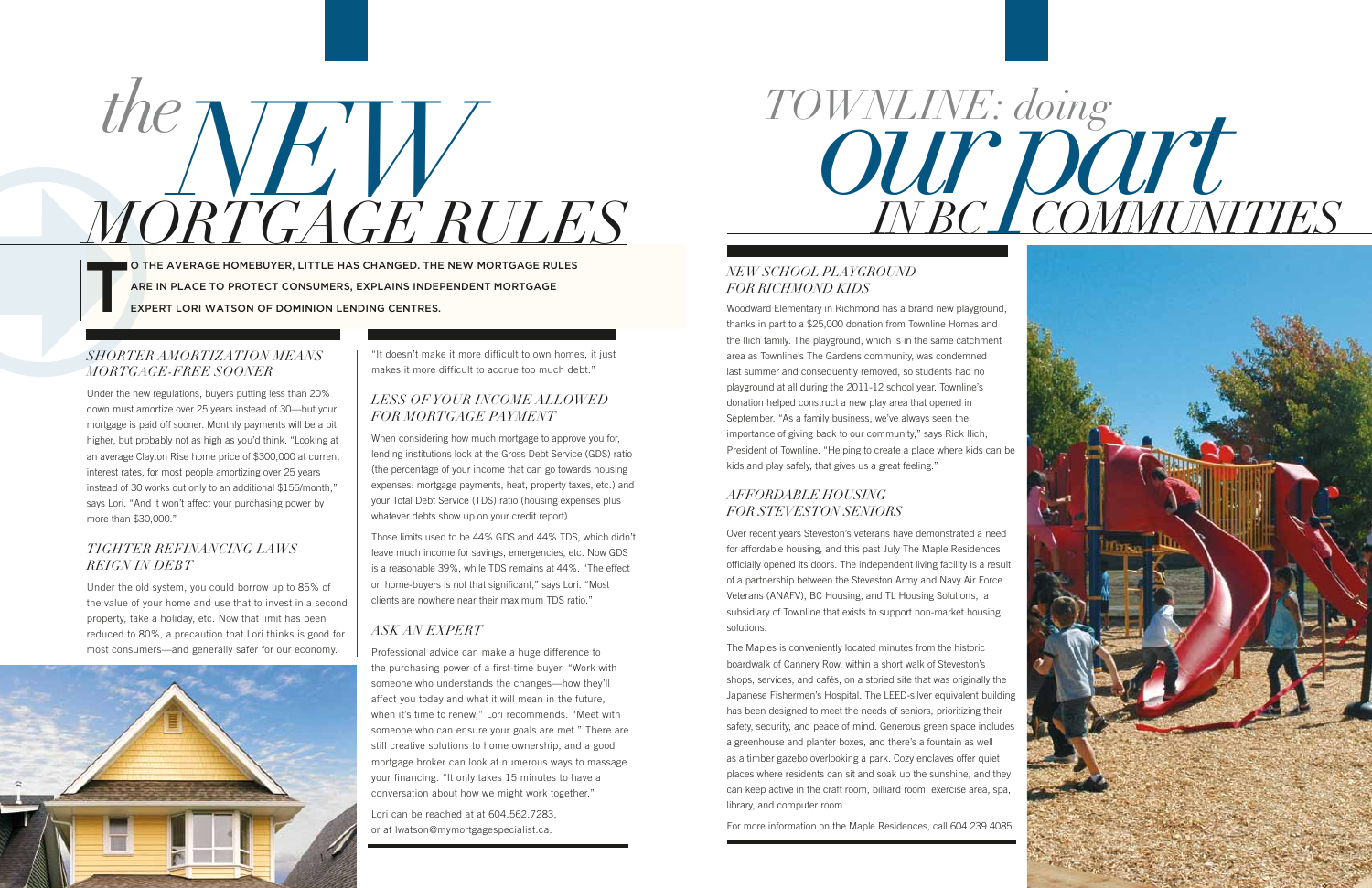#### the hudson

Upscale flats and 2-level lofts in downtown Victoria.

2 bedrooms from \$419,900 net HST incls. Penthouses from \$585,900 net HST incls. 602–770 Fisgard Street, Victoria, BC CALL: 250-388-0018 or toll free 1-877-388-0018 WEB: www.hudsonliving.ca

• Modernist interiors located in the historic former Hudson's Bay building.

Visit our new penthouse display home in suite 608, with interiors by the Design District.

#### clayton rise

The high point of Cloverdale—and the highlight of the Clayton neighbourhood. Social life revolves around The Clubhouse and its Fireside Lounge, games room, movie theatre, and outdoor pool.

#### 1 BEDROOMS from \$239,800, AND 2 BEDROOMS FROM \$301,800 10640 No. 5 Road, Richmond BC CALL: 604-271-3331

WEB: www.liveatthegardens.ca

- Over 80% of these homes are sold.
- Duplex homes are now available from \$419,900
- Unique siteplan places many backyards directly on an extensive greenbelt.
- New two bedroom display home now open to view!

2 & 3 bedrooms from \$276,900

68A Avenue & 195 Street, Surrey, BC CALL: 778-278-0030 Web: www.claytonrise.com DROP BY TO EXPERIENCE A TASTE OF country life near the city.

#### THE GARDENS

REGISTER AT: www.liveatthegardens.ca CALL: 604-271-3331

Stylish homes boasting the best backyard in Richmond: 12 acres of trees, fields, and flowers.

• Magnolia and Azalea combined are more than 78% sold.

REGISTER AT: www.thegroveatclayton.com CALL: 604-533-6968

NOW SELLING MAGNOLIA AND AZALEA AT THE GARDENS.

#### Residential update

#### 999 Seymour

Design-forward urban residences where Yaletown meets the Granville Entertainment District.

- One-of-a-kind design features will become one of Vancouver's most memorable urban residences, both inside and out.
- 80% sold out.

999 Seymour Street Vancouver, BC CALL: 604-276-8823 EMAIL: commercial@townline.ca

Priced from \$327,400 REGISTER AT: www.999seymour.com contact: 604-879-9996









#### THE GROVE

#### HUDSON MEWS

A 12-storey building of 120 market rental suites in downtown Victoria's Hudson District.

• Construction started this past summer.

REGISTER AT: www.hudsonmews.ca

#### Camellia at the gardens

A collection of approximately 98 homes that will face the 12-acre natural gardens in this unique lifestyle community.

- Coming soon.
- Concrete construction.
- 1, 2 and 3-bedroom homes.

#### HUDSON WALK

A mixed-use, multi-family community at Blanshard and Caledonia, with ground floor shops and restaurants making a dynamic contribution to life in downtown Victoria's Hudson District.

REGISTER AT: www.hudsonwalk.ca

A community of 141 parkhomes directly across from Clayton Rise.

- 2, 3, & 4-bedroom parkhomes with an extensive amenity building and access to The Clubhouse at Clayton Rise.
- Launching early 2013.

#### HUDSON PLACE 1 AND 2

Two mixed-use buildings with commercial at street level and residential above.

- At the corner of Blanshard and Herald.
- Connected to The Hudson by a pedestrianfriendly walkway.

REGISTER AT: www.hudsonplace.ca

#### BURKE MOUNTAIN

Single Family homes on Burke Mountain.

• For more information, contact Townline at 604-276-8823

REGISTER AT: www.townline.ca

#### cOMING SOON on the Horizon

#### 999 Seymour

3370 sq. ft of ground oriented retail and 17,400 sq. ft. of prime office space at Seymour and Nelson Streets.

#### The Hudson

Ground-oriented retail in downtown Victoria.

770 Fisgard Street Victoria, BC Call: Fraser Campbell, 250-382-3381 Web: fraser@campbellcommercialgroup.ca

#### The Gardens

Approximately 75,000 sq. ft. of brand new retail and restaurant space in a major retail node, high-profile corner location.

Steveston Highway and No.5 Road Richmond, BC CALL: Christopher Taylor, 604-662-5157 Email: christopher.taylor@cbre.com

#### Office/Commercial